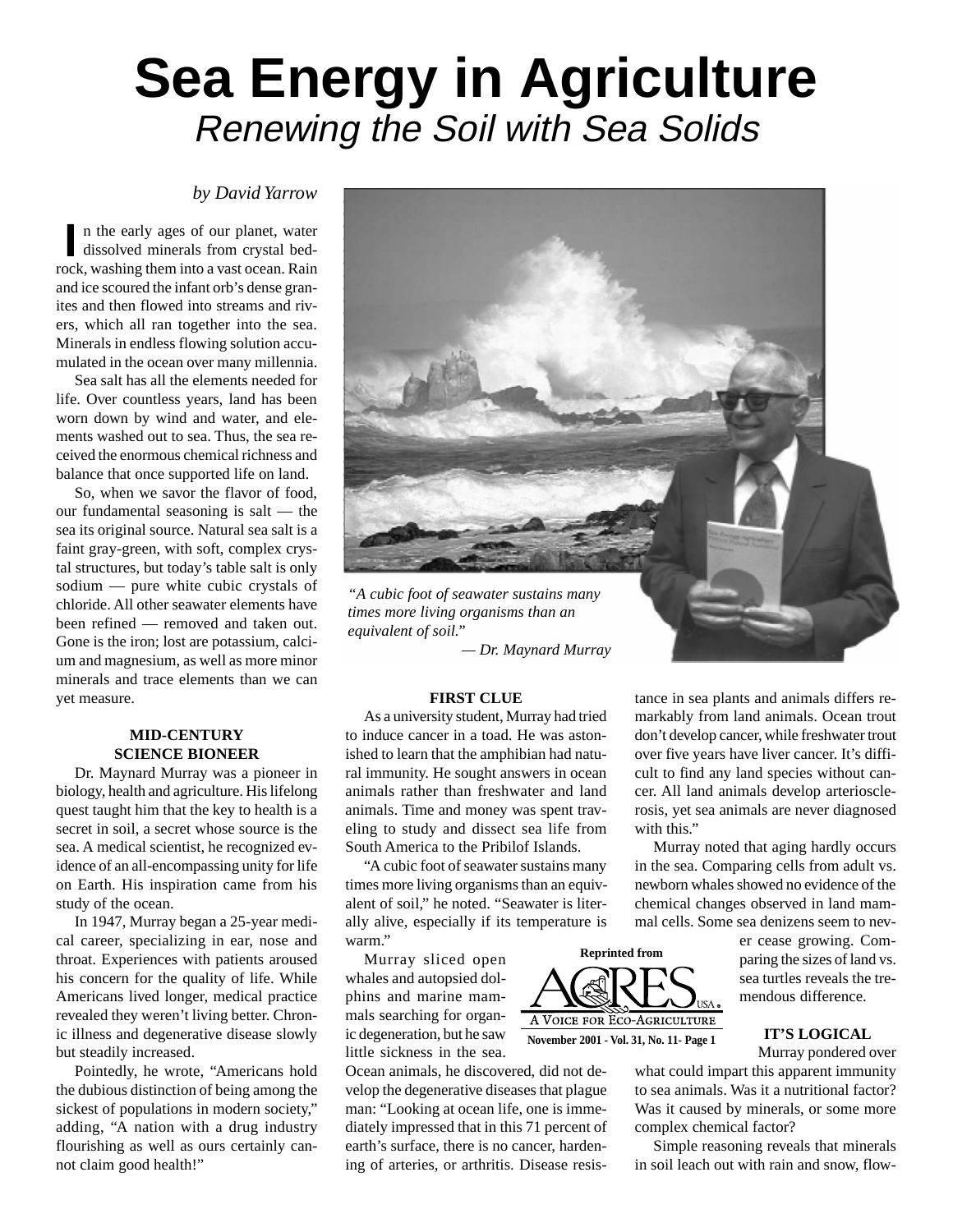ing into oceans via streams and rivers the land's mineral fertility winds up washing into the seas. Minerals lost from land accumulated in the sea for millennia. This progression suggests that seawater minerals are key nutrients responsible for the heath of sea life.

"Seawater is Earth's most ancient natural solution," Murray said, "and, in my opinion, most ideal, physiologically. In the sea, as liquid crystalloid, all Atomic Table elements are in a solution of consistent balance and proportion, available to all sea life."

Murray noticed the elements in seawater are essentially the same as in blood, and very close to the same quantities. This seemed no coincidence, but a true clue to the role of minerals in health. Might mineral deficiency be a significant cause of degenerative disease? If humans get a full menu of minerals, will our physiologic disorders decline?

But how could humans assimilate these necessary nutrients? Drinking seawater isn't possible — humans aren't designed to ingest minerals as salts, or rocks, for that matter. Our guts can't absorb elements in raw, naked, ionic forms. Rather, human intestines need minerals to be packaged with sugars, amino acids, fats, oils.

"Table salt is the only food we eat that's inorganic," Murray noted, "and frankly, it isn't good for us." He summed up his thesis: "Ocean waters hold a perfect balance of essential elements required as food for the complex cell groups that make up our bodies."

#### **SEAWATER INTO SOIL**

As a first step to learning how to supply minerals to humans, Murray realized that we get our minerals primarily from food, but that water is the second most important source. He decided to use seawater as a soil amendment, and observe whether this provided any benefit. Perhaps if soil is supplied with all essential minerals, plants will absorb them as nutrients and pass them on to the animals that eat them.

In Murray's first trials, the U.S. Navy supplied seawater from oceans all over the world. Railroad tank cars delivered seawater to Cincinnati, which was sprayed at various controlled rates onto test plots.

In 1940, four 12-foot peach trees were planted 20 feet apart. Two of them, designated experimental, were treated with 600 cc. of seawater per square foot, before the buds broke; the other two acted as controls, receiving no application.

Murray recalled: "All four trees were sprayed with Curly Leaf virus. The test lasted three years. Virus spraying took place only the first year. Control trees contracted Curly Leaf each year, and finally died. Experimentals retained resistance throughout, and provided normal yields each year."

Turnips were planted the same year, the experimental half fertilized with 600 cc. of seawater per square foot of soil. Staphylococcus bacteria associated with "center rot" was mixed into the soil of the entire plot. When turnips sprouted and leaves appeared, they were sprayed with the bacteria. All experimentals grew normal, healthy, no evidence of center rot. Controls contracted center rot and died. Similar results occurred with every crop Murray tested.

#### **SEA SOLIDS**

All the solids in one railroad tank car of seawater hardly fill a steel drum. By weight, 3.5 percent of seawater is made up of solids. Seawater is cheap, but water is heavy and thus costly to transport, so Murray began using sea solids: salts and other chemicals. Eliminating the water so that only the solids remained made transport economical, and solids were easier to apply to soils.

He wrote, "We looked worldwide for natural locations where seawater becomes landlocked, and total evaporation takes place. . . . This complete spectrum of elements from the sea we designated sea solids."

Rain falling on sea salts drying in openair beds dissolves heavier metals and trace elements first. Minerals that go in solution quickest wash away faster than light minerals. After a few rainwater washings, sea salt has far more sodium, and far fewer trace elements. Murray searched for sources of sea sediments that were subject to minimal rainfall and leaching. Southwest Africa; Arabia; Baja, California; and northern Chile are all arid areas where rain is rare. There, ocean waters swell up at high tides into beachside lagoons. These pools dry

out, leaving behind the minerals. Murray believed that these desert deposits retained all of seawater's original elements in nearly the same ratios.

Over the course of

more than 20 years, Murray tested sea solids on various crops in seven states and in different climates. Experiments indicated that land plants tolerate 400 to 1000 cc. of seawater to 1/3 cubic foot of soil. Sea solids were administered to soil at 500 to as much as 3,000 pounds per acre. Excepting cases of serious rainwater runoff, one application would last five years.

Corn, wheat, oats, barley, hay, fruit trees, vegetable crops and other plants were raised using seawater or sea solids. Fields were planted so that an experimental plot using sea solids (applied at 1,000 to 2,200 pounds per acre) was situated beside a control plot using the best commercial method. Crops fertilized with sea solids grew faster, were healthier, and produced far greater growth. Resulting color, disease resistance, taste and yield were outstanding.

Animals, wild and domestic, had no trouble determining which crop was better to eat. A walk through one of the fields fertilized with sea solids revealed a glimpse of animal heaven. Rabbits and mice scurried everywhere, yet a control area with standard fertilizers was almost lifeless.

In the 1950s, Murray began assaying crops for nutrients. Consistently, foods grown using sea solids had significantly more minerals (ash content), vitamins (25 percent more vitamin C in tomatoes; 40 percent more vitamin A in carrots) and sugars.

#### **PRINCIPLE OF PROPORTION**

"From the start," Murray recorded, "my sea solids experiments produced excellent results. It conclusively proves the proportions of trace minerals and elements present in sea water are optimum for growth and health of both land and sea life."

Growers quickly criticize Murray, insisting that salt will kill plants as quick as any pesticide or poison. This is true of table salt, but Murray found that if sodium is blended with all of the other elements in the same ratios as in seawater, plants aren't injured — instead, they thrive.

Murray learned a key principle: each essential element must be present in certain precise proportions relative to the others.

"Tomatoes serve as example of this need for balance," he explained, "Tomato grow-

> ers know potassium has a major function in plant growth. Potassium is added to soil in quantity by growers. Yet the tomato itself has only a minor amount of potassium.

"My experiments proved conclusively a small amount of potassium, as in its proper balance in seawater, grows unusually healthy, outstanding tomatoes. It's unnecessary to fertilize heavily with one element if an adequate balance of elements is available."

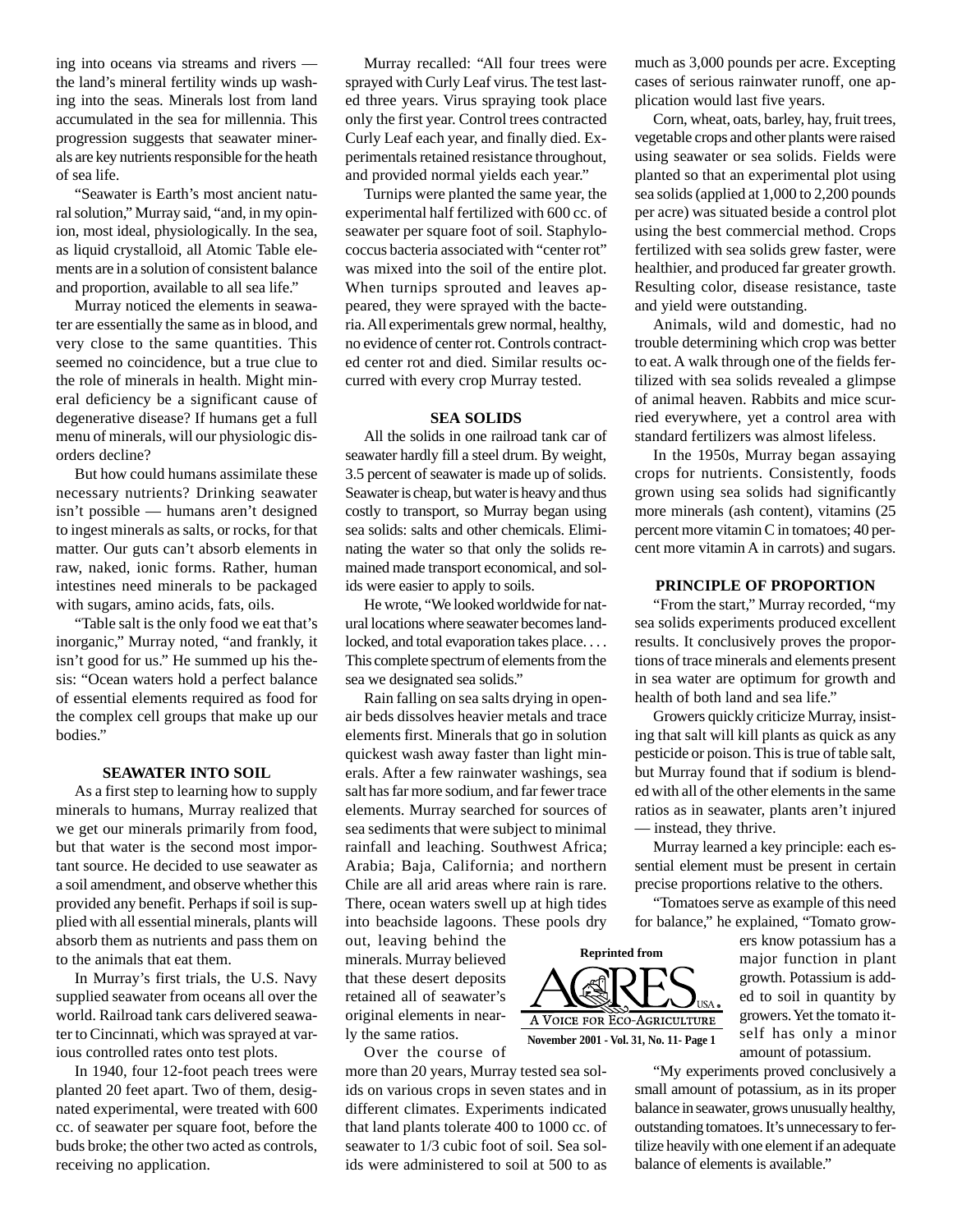To evaluate qualitative effects, the total amount of minerals is less critical than the proper ratios among them. Individually, one mineral in excess can be toxic and make other elements seem to be in deficit. Blended in balance with all the elements in seawater, they enhance and enliven each other.

#### **TRACE ELEMENTS: LEAST AS MOST**

In Murray's time, knowledge of trace elements was minimal. Only twenty elements were known to have specific roles in human physiology. Several more were known to benefit plants and animals. Heavy metals were suspected of positive roles. Even poisonous elements (e.g., arsenic) were beneficial if ingested in organic form, and in trace amounts. Only nine trace elements were listed in "Recommended Dietary Allowances," and few enzymes had their trace elements identified, yet thousands of enzymes were identified. Undoubtedly, many more enzyme and trace element functions remain to be described.

So, while Murray could write little on trace elements, he grasped how the least can exert the most influence. An element needed in micrograms or less can have dramatic biologic effects by activating enzymes and hormones. Murray knew that we need all of the elements available, not a few in excess amounts.

#### **SEAPONICS**

Murray realized that farmland is a limited resource and came to believe that hydroponics was humanity's best bet to expand food production. He began experiments with this method in his cellar to supply his family with year-round fresh produce. Later, he collaborated in this research with commercial-scale growers. In 1958, he bought a Florida farm and became a commercial grower, with 178 beds, each 100 feet by 4 feet.

About 112 pounds of dried, natural sea solids were dissolved in up to 10,000 gallons of water. The only fertilizer that experimental crops received was this solution of sea solids (and sometimes nitrogen), which bathed their roots a few times each day.

In a typical test, tomatoes were planted a foot apart in 3-foot by 100-foot hydroponic beds. The beds were flooded with the nutrient solution, which was then drawn out and returned to a tank three times a day. Experimental beds received 112 pounds of sea solids to 5,000 gallons of water; controls received conventional hydroponic solution.

Tobacco Mosaic Virus, lethal to tomatoes, was sprayed on all plants. Experimentals didn't contract the disease, while all the controls died. In trial after trial, sea solids seemed to confer greatly enhanced disease resistance — near immunity.

Murray asserted, "All essential nutrients can be supplied in proper proportions by a single dilute solution of seawater, plus nitrogen. Dissolving complete sea solids in fresh water formed dilute solutions of 1,000 to 8,000 parts per million."

Eventually, he operated a successful five-acre hyroponic farm in south Florida, growing tomatoes, lettuce, cucumbers, celery and other produce in intensive beds. Because he grew superior yielding crops of healthy, tasty, disease-free plants, market demand for his crops was high, and his farm very profitable.

"My experiments proved adequate supplies of food can be developed if man recycles the sea," insisted Murray.

#### **ANIMAL TESTING**

Murray's most remarkable tests were trials feeding animals with foods grown using sea solids. Cattle feeding behavior provoked his excitement. Corn grown on this fertilized soil was marked by wrapping tape around a stalk, which was then mixed with conventional cornstalks and dumped in a pasture.

Astonished, Murray recalled, "As animals munched away, immediately they preferred sea-solid stalks. After once sampling an experimental stalk, animals would nuzzle and burrow the pile to find another, ignoring control stalks until they had no other choice."

In further proof that animal instinct knows best, Murray treated a 100-squarefoot section of clover with sea solids. When the clover was 6 inches tall, sheep were allowed to graze. They walked and grazed until they came to the treated spot, then ate until the clover within the treated area was nubbed to the ground.

Results urged larger, elaborate study of animal feeding. Murray designed a series of trials with various feed grains and types of animals. Working with

several farmers, he devoted years to studying the benefits of sea solid-fertilized feeds.

He reported, "In 1954, three staple feeds — corn, oats and soybeans — were grown, and subsequently fed to animals under controlled conditions: four parts corn, two oats, one soy. Not only were experimental crops superior, but effects on animal physiology and pathology were delightfully amazing."

Feeding experiments with cattle showed greater weight-gain after eating less experimental feed. Chickens were particularly partial to sea solid-grown feeds; they grew more quickly, hens produced more and larger eggs sooner, and at slaughter their meat was of better quality.

Murray wrote, "Chickens, pigs and cattle fed sea solids produce reached maturity sooner than controls, and resisted diseases common to their species better. Experimental pigs carried benefits into a second generation; there were no runts in litters."

## **CANCER: NUTRITION OR GENES?**

Murray's most astonishing tests were with lab mice: "A first animal experiment was on C3H mice, which get spontaneous cancer of the breast. We hoped sea solidsgrown food could build resistance to the virus or cancer.

"C3H mice were divided in two groups. Controls were fed regular cereal grain, while experimentals were fed cereal grain raised on sea solids-treated soil.

"Instead of cancer in 90 percent of controls, experimental animals' rate dropped to 55 percent. Second generations born to parents fed sea solids food had cancer in only 2 percent of the population!"

This single experiment caused Murray to reconsider the conventional causes attributed to this dread disease. He repeated his experiment in variations. Each time, sea solid-fertilized feed seemed to impart resistance, perhaps immunity, to cancer.

#### **NUTRITION-DEFICIENCY DISEASES**

Murray faced facts compiled in experiment after experiment, and realized that nutrient deficiencies are a key element contributing to degenerative diseases: "My re-

> search clearly indicates Americans lack complete physiological chemistry because balanced, essential elements of soil have eroded to the sea; consequently, crops are nutri-

tionally poor, and animals eating these plants are, therefore, nutritionally poor.

"Minerals have departed from our soils due to continuous taking of crops and erosion. Most crops require forty elements from the soil. In no case do fertilizers add